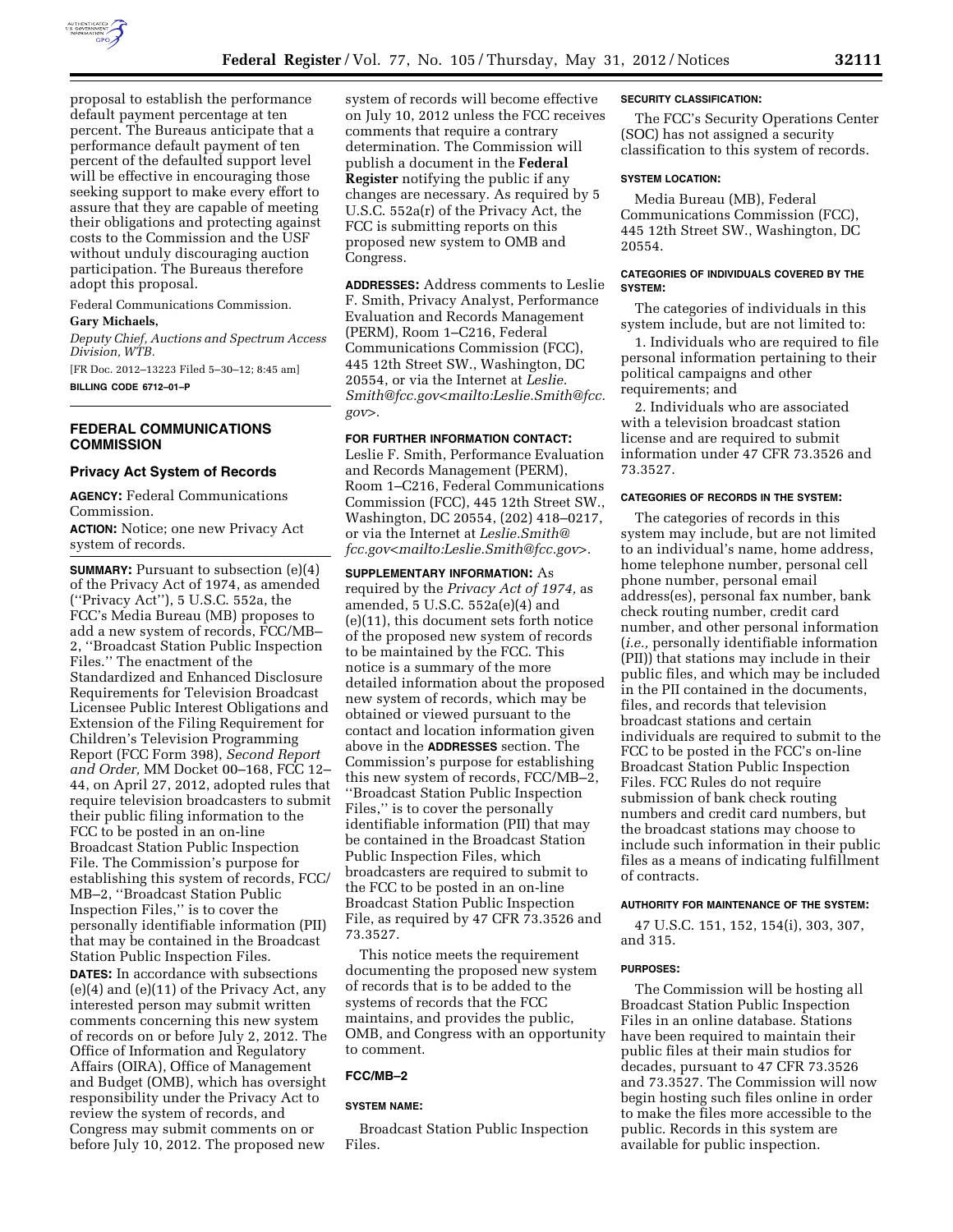#### **ROUTINE USES OF RECORDS MAINTAINED IN THE SYSTEM, INCLUDING CATEGORIES OF USERS AND THE PURPOSES OF SUCH USES:**

Information about individuals in this system of records may routinely be disclosed under the following conditions:

1. Public Access—Under the rules of the Commission, documents filed under the Consolidated Database System (CDBS) or in the online Broadcast Station Public Inspection Files are available for public inspection;

2. Public Access—Copies of FCC enforcement actions are available for public inspection via the Internet at *[<http://www.fcc.gov/eb/>,](http://www.fcc.gov/eb/)* and in the FCC's Reference Information Center at *[<http://www.fcc.gov/cgb/ric.html>;](http://www.fcc.gov/cgb/ric.html)* 

3. Law Enforcement and Investigation—Where there is an indication of a violation or potential violation of a statute, regulation, rule, or order, records from this system may be shared with appropriate Federal, State, or local authorities either for purposes of obtaining additional information relevant to a FCC decision or for referring the record for investigation, enforcement, or prosecution by another agency;

4. Adjudication and Litigation— Where by careful review, the Agency determines that the records are both relevant and necessary to litigation and the use of such records is deemed by the Agency to be for a purpose that is compatible with the purpose for which the Agency collected the records, these records may be used by a court or adjudicative body in a proceeding when: (a) The Agency or any component thereof; or (b) any employee of the Agency in his or her official capacity; or (c) any employee of the Agency in his or her individual capacity where the Agency has agreed to represent the employee; or (d) the United States Government is a party to litigation or has an interest in such litigation;

5. Department of Justice—A record from this system of records may be disclosed to the Department of Justice (DOJ) or in a proceeding before a court or adjudicative body when:

(a) The United States, the Commission, a component of the Commission, or, when represented by the government, an employee of the Commission is a party to litigation or anticipated litigation or has an interest in such litigation, and

(b) The Commission determines that the disclosure is relevant or necessary to the litigation;

6. Congressional Inquiries—When requested by a Congressional office in response to an inquiry by an individual made to the Congressional office for the individual's own records;

7. Government-wide Program Management and Oversight—When requested by the General Services Administration (GSA), the National Archives and Records Administration (NARA), and/or the Government Accountability Office (GAO) for the purpose of records management inspections conducted under authority of 44 U.S.C. 2904 and 2906 (such disclosure(s) shall not be used to make a determination about individuals); when the U.S. Department of Justice (DOJ) is contacted in order to obtain that department's advice regarding disclosure obligations under the Freedom of Information Act; or when the Office of Management and Budget (OMB) is contacted in order to obtain that office's advice regarding obligations under the Privacy Act;

8. Breach Notification—A record from this system may be disclosed to appropriate agencies, entities, and persons when: (1) The Commission suspects or has confirmed that the security or confidentiality of information in the system of records has been compromised; (2) the Commission has determined that as a result of the suspected or confirmed compromise there is a risk of harm to economic or property interests, identity theft or fraud, or harm to the security or integrity of this system or other systems or programs (whether maintained by the Commission or another agency or entity) that rely upon the compromised information; and (3) the disclosure made to such agencies, entities, and persons is reasonably necessary to assist in connection with the Commission's efforts to respond to the suspected or confirmed compromise and prevent, minimize, or remedy such harm;

9. FCC Enforcement Actions—When a record in this system involves a formal and/or informal complaint or inquiry filed alleging a violation of FCC Rules and Regulations by an applicant, licensee, certified or regulated entity or an unlicensed person or entity, the complaint may be provided to the alleged violator for a response. When an order or other Commission-issued document that includes consideration of a formal or informal complaint or complaints or inquiries is issued by the FCC to implement or to enforce FCC Rules and Regulations, the complainant's name or other PII may be made public in that order or document. Where a complainant in filing his or her complaint explicitly requests confidentiality of his or her name or other PII from public disclosure, the Commission will endeavor to protect

such information from public disclosure. Complaints that contain requests for confidentiality may be dismissed if the Commission determines that the request impedes the Commission's ability to investigate and/ or resolve the complaint;

10. Due Diligence Inquiries—Where there is an indication of a violation or potential violation of FCC Rules and Regulations (as defined above), records from this system may be shared with a requesting individual, or representative thereof, for purposes of obtaining such information so long as relevant to a pending transaction of a FCC-issued license; and

11. Financial Obligations under the Debt Collection Acts—A record from this system may be disclosed to other Federal agencies for the purpose of collecting and reporting on delinquent debts as authorized by the Debt Collection Act of 1982 or the Debt Collection Improvement Act of 1996. A record from this system may be disclosed to any Federal, state, or local agency to conduct an authorized computer matching program in compliance with the Privacy Act of 1974, as amended, to identify and locate individuals who are delinquent in their repayment of certain debts owed to the U.S. Government. A record from this system may be used to prepare information on items considered income for taxation purposes to be disclosed to Federal, state, and local governments.

In each of these cases, the FCC will determine whether disclosure of the records is compatible with the purpose(s) for which the records were collected.

#### **DISCLOSURE TO CONSUMER REPORTING AGENCIES:**

None.

# **POLICIES AND PRACTICES FOR STORING, RETRIEVING, ACCESSING, RETAINING, AND DISPOSING OF RECORDS IN THE SYSTEM:**

#### **STORAGE:**

The information in the Broadcast Station Public Inspection Files includes electronic data, records, and files that are stored in the FCC's computer network databases.

#### **RETRIEVABILITY:**

Information in the Broadcast Station Public Inspection Files electronic databases can be retrieved by categories of information that each individual must provide as required by 47 CFR 73.3526 and 73.3527, including the individual's name(s), street address, email address(es), landline phone and cell phone number(s), complainant(s), and file identification name and/or number, etc.